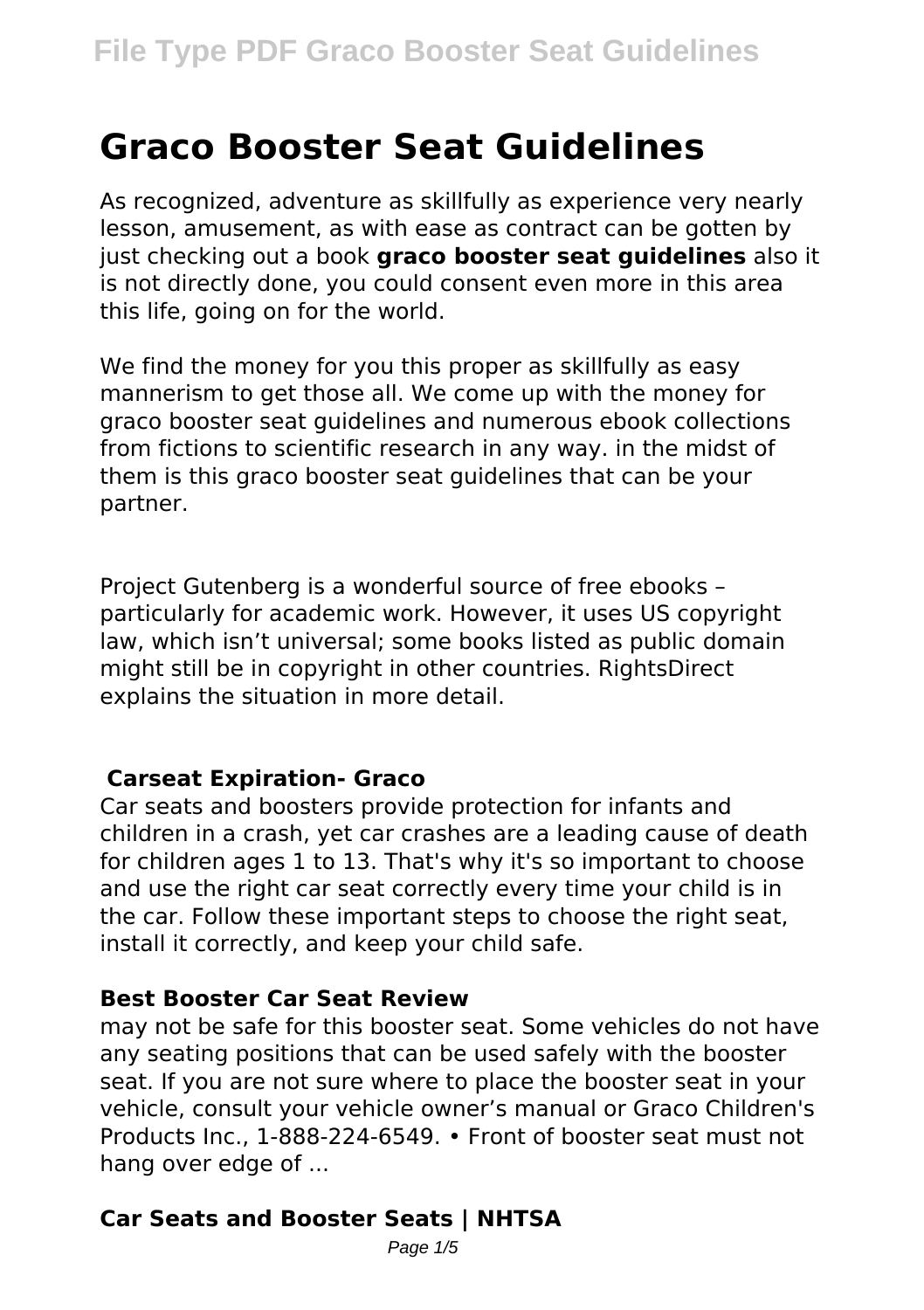Graco's boosters strap right onto a normal dining chair, ... 3-in-1 Harness Booster Car Seat ... Find safety information and guidelines here. Product Registration . Register your baby products with Graco. Share the Love. Tag your photos with #GracoLove and share your Graco moments with us. Need Help? 1-800-345-4109.

## **Graco Booster Seat Guidelines**

Graco Supports the American Academy of Pediatrics and National Highway Traffic Safety Administration's Car Seat Guidelines The AAP recommends that all infants and toddlers should ride in a rear-facing car seat as long as possible, until they reach the highest weight or height allowed by their car seat.

## **Graco Booster Seat : Target**

Booster seats are meant for children who have outgrown their forward facing child seats and who weigh at least 18 kg (40 lb). They raise the child and help keep the vehicle's adult seat belt where it needs to be, to help protect your child.

# **Car Seats: Information for Families - HealthyChildren.org**

Car Seats and Booster Seats Car Seat Use After a Crash. ... NHTSA recommends that car seats be replaced following a moderate or severe crash in order to ensure a continued high level of crash protection for child passengers. Car seats do not automatically need to be replaced following a ... The vehicle door nearest the car seat was not damaged.

# **Booster Seat Owner's Manual - Graco**

We have not used the Graco 4Ever 4-in-1 as a booster seat but are confident that the familiarity of the seat and ease of use will make it the best choice for our family. Design: Comfortable and practical. Our children spend a lot of time in the car, so a comfortable car seat is a must-have. ... Safety: Follow all guidelines. With any car seat, ...

# **Car Seat Use After a Crash | NHTSA**

A Car Booster is Essential for Your Child's Safety. A child will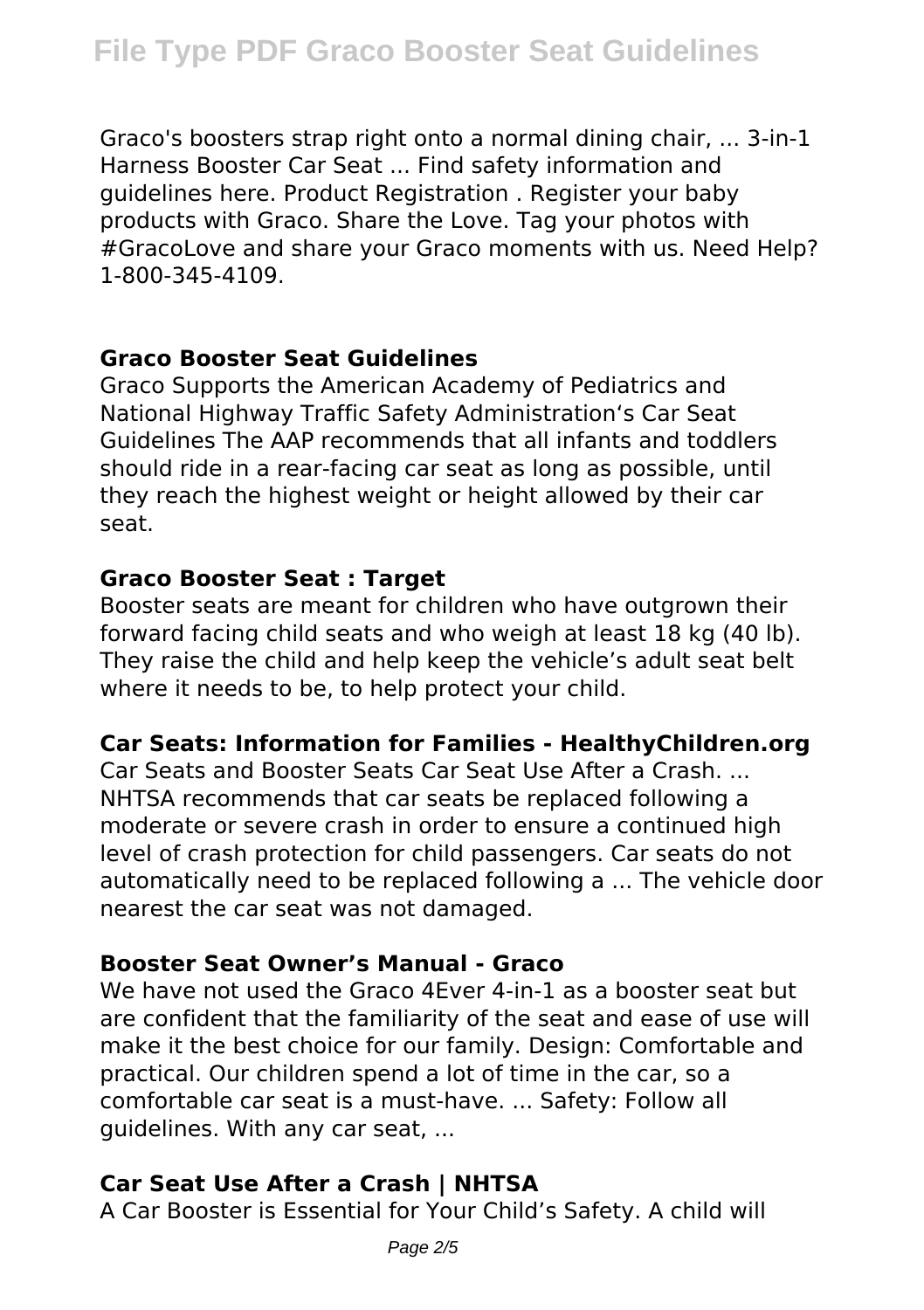transition through a number of safety seats in their life, starting with rear-facing infant seats, through to front-facing seats and finally to booster car seats.Car boosters should raise your child up so that the seat belt fits properly over their shoulder and hips.

# **Graco: Baby Products - Car Seats, Strollers, Playards & More**

In order to follow the latest AAP car seat guidelines, you might also try to find a car seat and/or booster seat with high weight and height limits, so that you don't have to move your child to a new seat before he is ready. See the car seat product listing at HealthyChildren.org, which is updated yearly.

# **Booster Seat Weight: Requirements, How to Use, Safety Tips**

Booster seats must be used with lap and shoulder belts. When using a booster seat, make sure: The lap belt lies low and snug across your child's upper thighs. The shoulder belt crosses the middle of your child's chest and shoulder and is off the neck. Watch the Video: How to Use a Booster Seat ; If your booster seat has lower anchors or ...

## **Graco 4Ever 4-in-1 Convertible Car Seat Review: Years of Use**

• High back booster seat weight requirements: Kids can use a high back booster seat whenever they outgrow their car seat, usually when they reach 40 to 65 pounds, until they weigh 120 pounds. • High back booster seat height requirements: From when kids surpass their car seat limits until they are at least four feet, nine inches tall.

# **American Academy of Pediatrics Car Seat Guidelines**

Shop for guidelines for booster seat online at Target. Free shipping on orders of \$35+ and save 5% every day with your Target RedCard.

## **Booster Seat - Graco**

car seat's manufacturer. Once your child outgrows the forwardfacing car seat with a harness, it's time to travel in a booster seat, but still in the back seat. 8 – 12 years Keep your child in a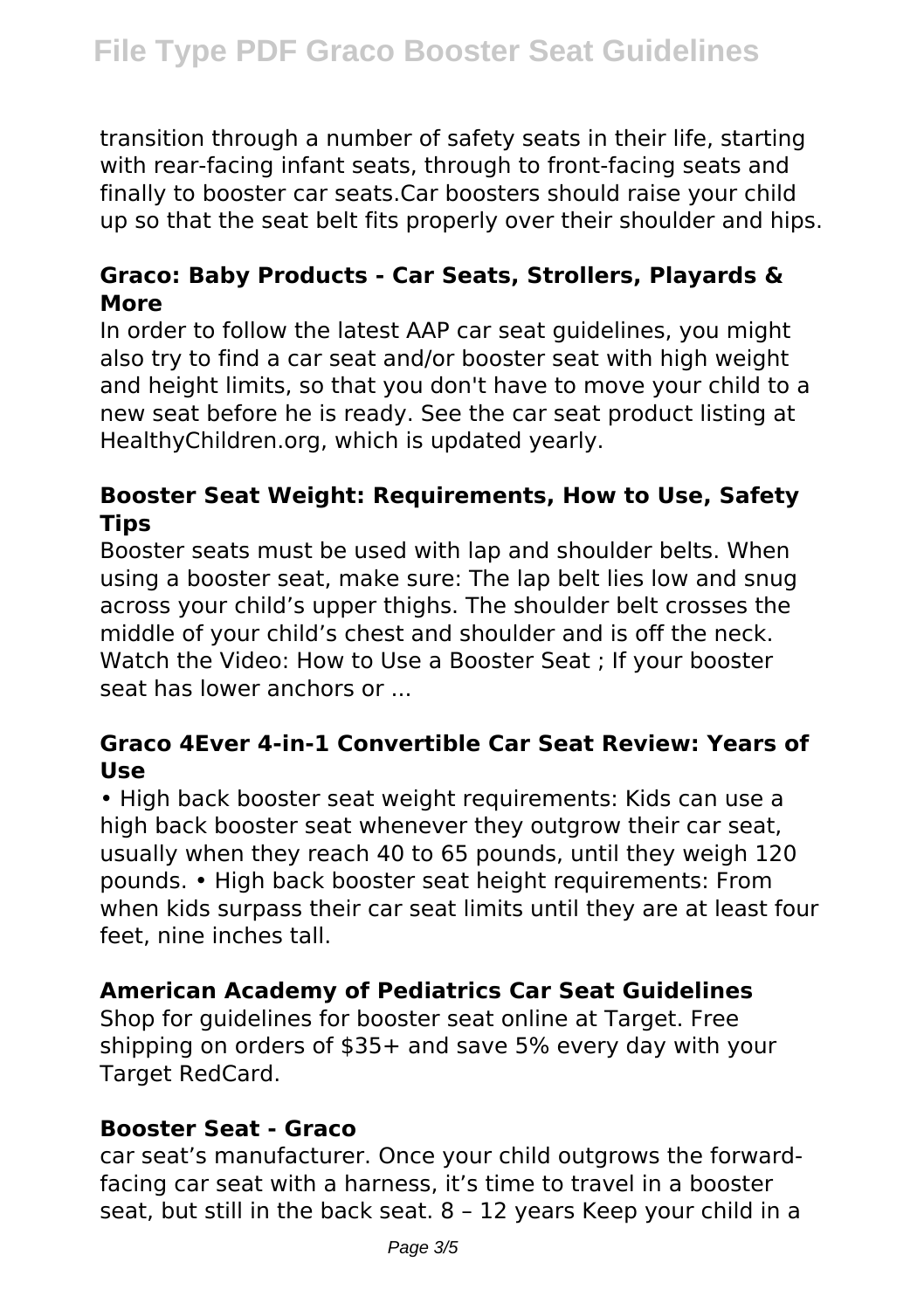booster seat until he or she is big enough to fit in a seat belt properly. For a seat belt to fit properly the lap belt must

## **Booster Car Seats: High-Back, Harness & Backless | Walmart ...**

Graco Affix Booster Seat Review ★★★ Full Detailed Review Of Graco Affix Booster Seat - Duration: 10:02. ThisisRealLife 176,360 views. 10:02.

## **Car Seats | Graco**

Graco puts an expiration date statement into the bottom or back of each car seat so you know when it is time to replace it. Expiration dates can range anywhere from six to ten years or more depending on the car seat – so it's important to check your particular car seat.

## **Generic Error - gracobaby.com**

Graco® car seats help provide a safe ride for your little one from infancy to youth. Our car seats are designed to support the American Academy of Pediatrics recommendations and are crash tested to meet or exceed US FMVSS safety standards.

## **SAFETY INFORMATION & GUIDELINES - Graco**

Graco® harness boosters keep your growing kid riding with comfort and style. All seats start with a 5-point harness and transition to a belt-positioning booster. Need help choosing a car seat?

# **Car Seat Recommendations for Children - NHTSA**

Shop for graco booster seat online at Target. Free shipping on orders of \$35+ and save 5% every day with your Target RedCard.

#### **Booster Seat Requirements - TheBump.com**

Booster seats are different than car seats. Car seats are secured into a car and use their own 5-point safety belt. A booster seat is not installed into the car and doesn't have its own safety belt.

## **Guidelines For Booster Seat : Target**

BOOSTER SEAT UNTIL YOU READ AND UNDERSTAND THE